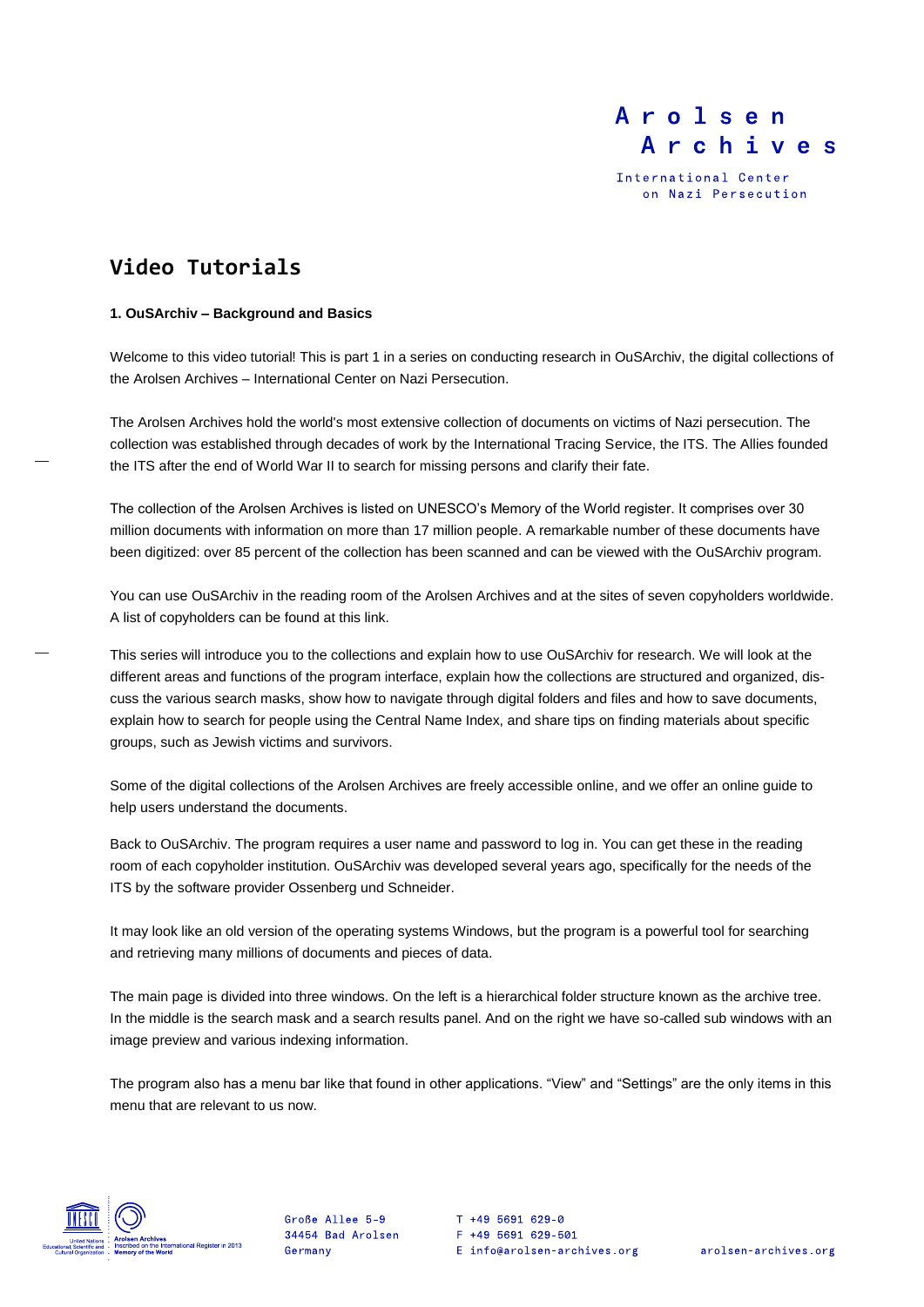

International Center on Nazi Persecution

2/10

"View" gives you the option of choosing alternative views of the archive tree (we explain this in the second video) and turning various sub windows on and off (we explain them in the third video).

Under "Settings" you can modify your "Preferences". This is primarily for changing the language of the program interface and the database contents.

All windows can be resized as needed.

### **2. Program Interface and Functions**

Welcome to this video tutorial! This is part 2 in a series on conducting research in OuSArchiv, the digital collections of the Arolsen Archives – International Center on Nazi Persecution. The Arolsen Archives hold the world's most extensive collection of documents on victims of Nazi persecution. In this video, we look at the archive tree to explain the structure and organization of the collections, and we show you two ways of navigating through the archive tree.

Let's start with the archive tree itself, which helps us understand the structure of our collections. The tree shows various finding aids as well as a total of seven groups of holdings. The first three groups form the heart of the collections. Group 1 contains documents relating to concentration camps, ghettos, prisons and deportations, which are internally sorted by places of detention and various subjects.

Group 2, with its somewhat unwieldy name, generally comprises lists, files and index cards on foreign forced laborers and other foreigners who lived in Nazi Germany during the war.

Group 3 includes all documents on liberated survivors and the registration and emigration of Displaced Persons, as well as tracing documents, particularly those relating to children.

We also want to highlight group 6, comprising the records of the ITS and Arolsen Archives themselves, including nearly 3 million case files – known as tracing/documentation files – which hold all correspondence since 1946 pertaining to victims of Nazi persecution.

The structure of an archive usually follows that of the institutions from which the documents have come, such as ministries. But as the case of Buchenwald concentration camp shows, this "provenance principle" has been broken here. Instead, the holdings are organized following a pertinence or subject matter principle, which helped the ITS fulfill its goal of finding information about specific people as quickly as possible. The original file structures, known as provenances, were dissolved in Arolsen. A wide variety of documents on individual people were sorted in large alphabetical card files. Lists containing the names of multiple people, as well as so-called "general documents" without names, were sorted in series of folders based on their subject matter. Different provenances were sometimes combined, as were originals and copies of documents from other archives. It is important to understand this aspect when researching in OuSArchiv.



Große Allee 5-9 34454 Bad Arolsen Germany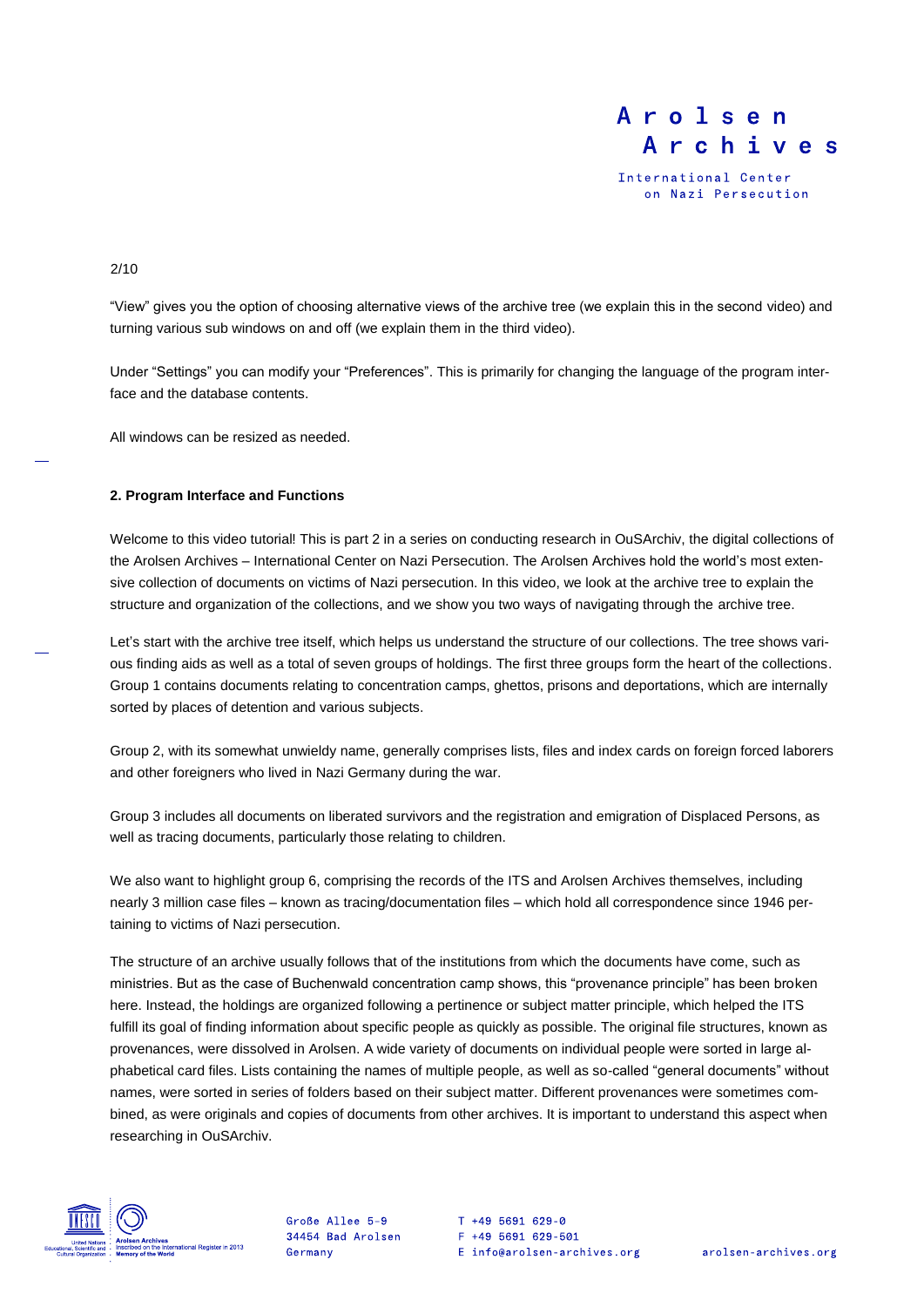International Center on Nazi Persecution

#### 3/10

As we have seen, we can navigate through the archive tree by double-clicking or by clicking the plus sign to open the next level down. This is similar to the way files are stored on a PC. It also somewhat imitates the process of walking through the physical archives to reach the individual holdings and folders.

When a yellow card box icon appears in place of the folder icon, it means we have reached the lowest level of the individual sub-collections. Double-clicking a sub-collection will open it in a new window. But navigating through the archive tree like this only makes sense if you either want to browse or go to a very specific part of the archive – such as when searching for a name, as we will see in video 5.

The "Description view" is an alternative to viewing the archive tree as a hierarchical folder structure. We can easily switch to this by choosing the respective option under "View" in the menu.

Instead of hierarchical folders, the description view shows the archival descriptions of the underlying holdings and sub-collections. This view is therefore similar to using holding overviews and finding aids in a traditional archive. This kind of descriptive indexing played no role in the tracing activities of the ITS – the predecessor to the Arolsen Archives. The holdings have only begun to be described in this way in recent years. This means there is still a large backlog of documents to be processed this way.

Nonetheless, this view provides both a better overview of the content of individual holdings and the ability to start searching the archival descriptions. The results are highlighted in color, and the holdings can also be opened directly from here.

This leads us to the topic of the next video: thematic searches, using the search mask, and an explanation of the different levels of cataloguing.

### **3. Thematic Search**

Welcome to this video tutorial! This is part 3 in a series on conducting research in OuSArchiv, the digital collections of the Arolsen Archives – International Center on Nazi Persecution. The Arolsen Archives hold the world's most extensive collection of documents on victims of Nazi persecution. In this video, we use the example of a simple search to explain the search mask, search results and three ways that documents are indexed in the Arolsen Archives.

In the previous video, we saw how to search through the descriptions of the holdings in the archive tree by choosing the description view.

But the actual search function is in the middle window of OuSArchiv. You can choose from four search masks here. The first is the "simple search," which is also the most comprehensive.



Große Allee 5-9 34454 Bad Arolsen Germany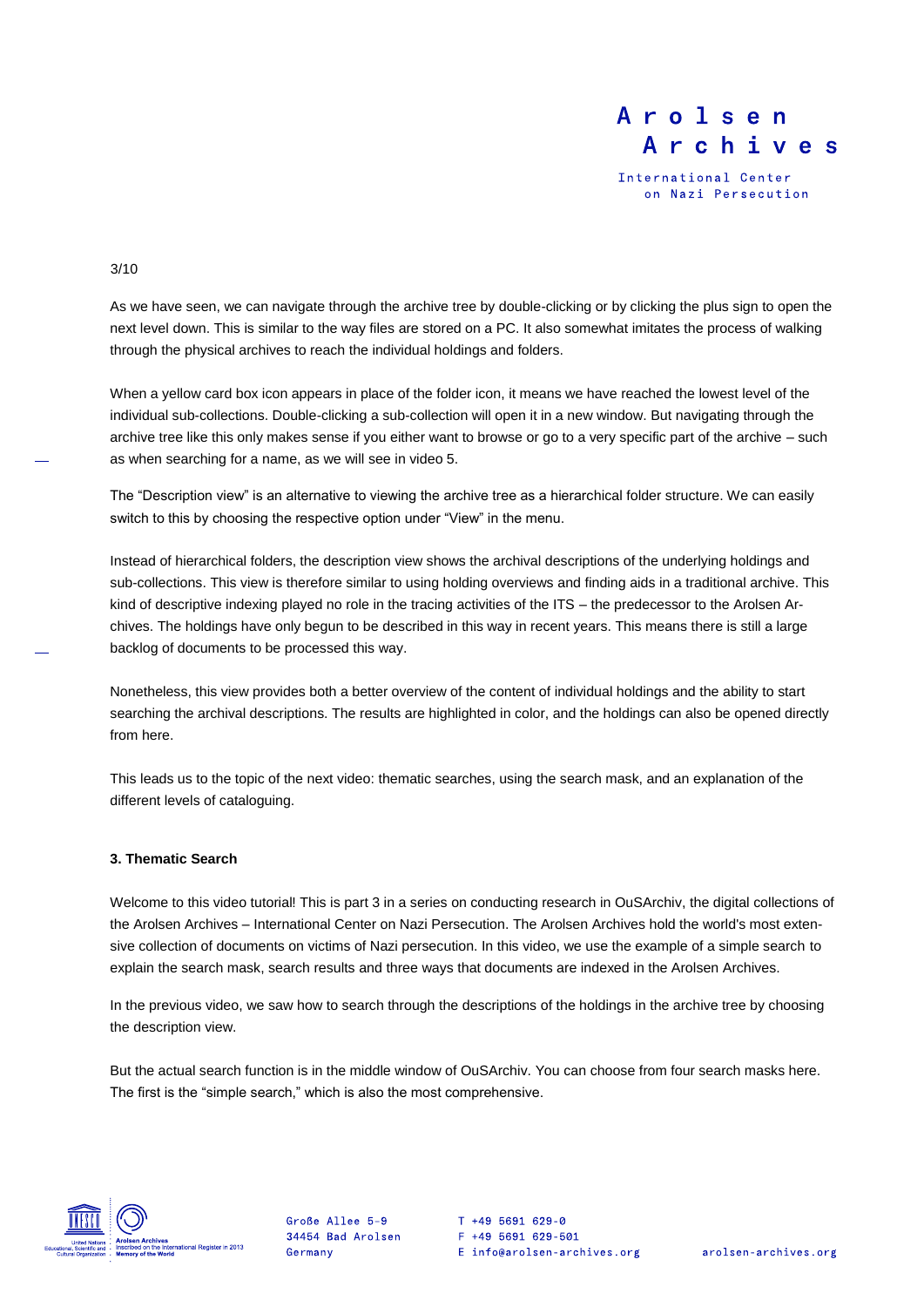International Center on Nazi Persecution

#### 4/10

For instance, imagine we are looking for material about the city of Kassel. We would enter the term here and press "Enter" or click the green arrow.

You can find out more about the search mask and using search operators by clicking the help button to view a PDF with explanations.

Next we'll look at the search results, which brings us to the three ways that documents have been indexed in the Arolsen Archives: through the assignment of attributes at document level, through OCR scanning, and through archival descriptions on the level of holdings and file folders. The results in these three areas are displayed in separate tabs. The corresponding information can be found in the sub windows.

The "Matches within attributes" include information that was recorded about individual documents in the archive database. For a long time, this was the most important indexing method for the ITS as a tracing service. Attributes include names, places, details about a person such as their nationality or religion, notes about old archival reference numbers, and other information that is sometimes very specific to a particular holding.

The "matches within associated notes" include results from OCR scans which were not post-edited and are therefore full of errors. OCR scans were only carried out on some documents in the collections, specifically, those that did not primarily contain names. The respective results are highlighted in the text in the sub window "text".

The third method of indexing involves the archival description of the holdings and files. The holdings of the Arolsen Archives are described in accordance with the ISAD-G international archive standard. The entire descriptive text is searched, and the results are highlighted. The Arolsen Archives are working intensively to describe all of their collections. But since this indexing method was unimportant to the ITS as a tracing service for decades, there are still major gaps in the descriptions.

The basic search also covers various aids and holdings that have not yet been digitized. If you have any questions about these or would like to view the holdings, please let the reading room staff know.

In addition to the basic search, OuSArchiv offers three other search masks that can be opened with a right-click. The "special search in attributes" is helpful if you want to search for a certain attribute across all holdings or want to filter a holding even further.

The "special search for archival descriptions" offers a similar function on the level of holdings and files.

Finally, searching by "object ID" will retrieve every single document via its identification number. This ID is always shown at the bottom left in OuSArchiv. This is helpful if you want to see a document that was cited in a research paper, for example.



Große Allee 5-9 34454 Bad Arolsen Germany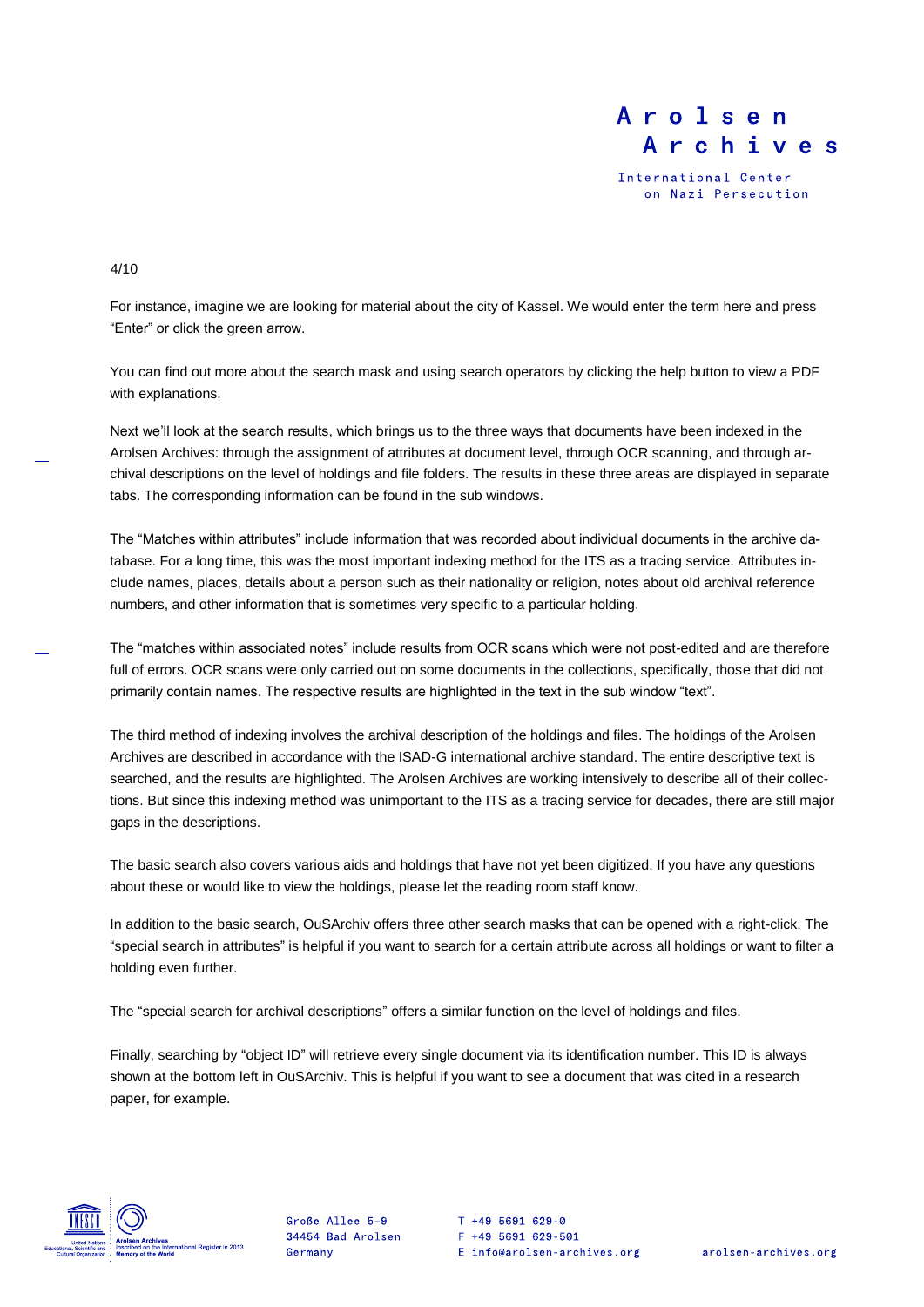International Center on Nazi Persecution

5/10

The size of the Arolsen Archives means that a very large number of results can be returned for some searches, so you can restrict the search in advance using the option button.

This will limit the search to certain parts of the collection or to individual indexing methods.

As we have seen, any documents that are found will appear in the image viewer beneath the results list. You can look through the documents either directly in this viewer or in the context of the respective collection. To do this, rightclick on the search result in the list and choose "Display result in a new archive window". The next video in this series will explain how to navigate through the holdings and view and save documents.

#### **4. Navigating the Collections**

Welcome to this video tutorial! This is part 4 in a series on conducting research in OuSArchiv, the digital collections of the Arolsen Archives – International Center on Nazi Persecution. The Arolsen Archives hold the world's most extensive collection of documents on victims of Nazi persecution. In this video, we show you how to navigate through the holdings and view and save individual file content and documents.

To open a sub-collection, either double-click the collection in the archive tree on the left, or right-click one of the results in the search results list, then choose "Display result in a new archive window."

When navigating through the holdings, it is important to remember the difference between folder series on the one hand and collections with index cards and case files on the other. The latter, which include individual prisoner documents from the concentration camps, are sorted alphabetically by name, and when the collection is opened, a name input field appears. After entering a partial or full name, a list of search results will appear. The sub-window "preview" provides an overview of the content. The other sub windows with the index information that we have already discussed are also available here.

When collections with folder series are opened with a double-click, you will see a structure similar to that of the archive tree. You can click through to the place you are looking for, such as a file folder, and then view a single image within it.

However, to get a better overview of a folder and to save content later on, we recommend loading the entire content of the folder straight into the preview window. To do this, right-click on the folder and then select "Display Thumbnails of this folder."

It takes just one click to select a document from the image preview. In the image viewer, the selected document can be made larger or smaller using a mouse wheel or the buttons in the header.



Große Allee 5-9 34454 Bad Arolsen Germany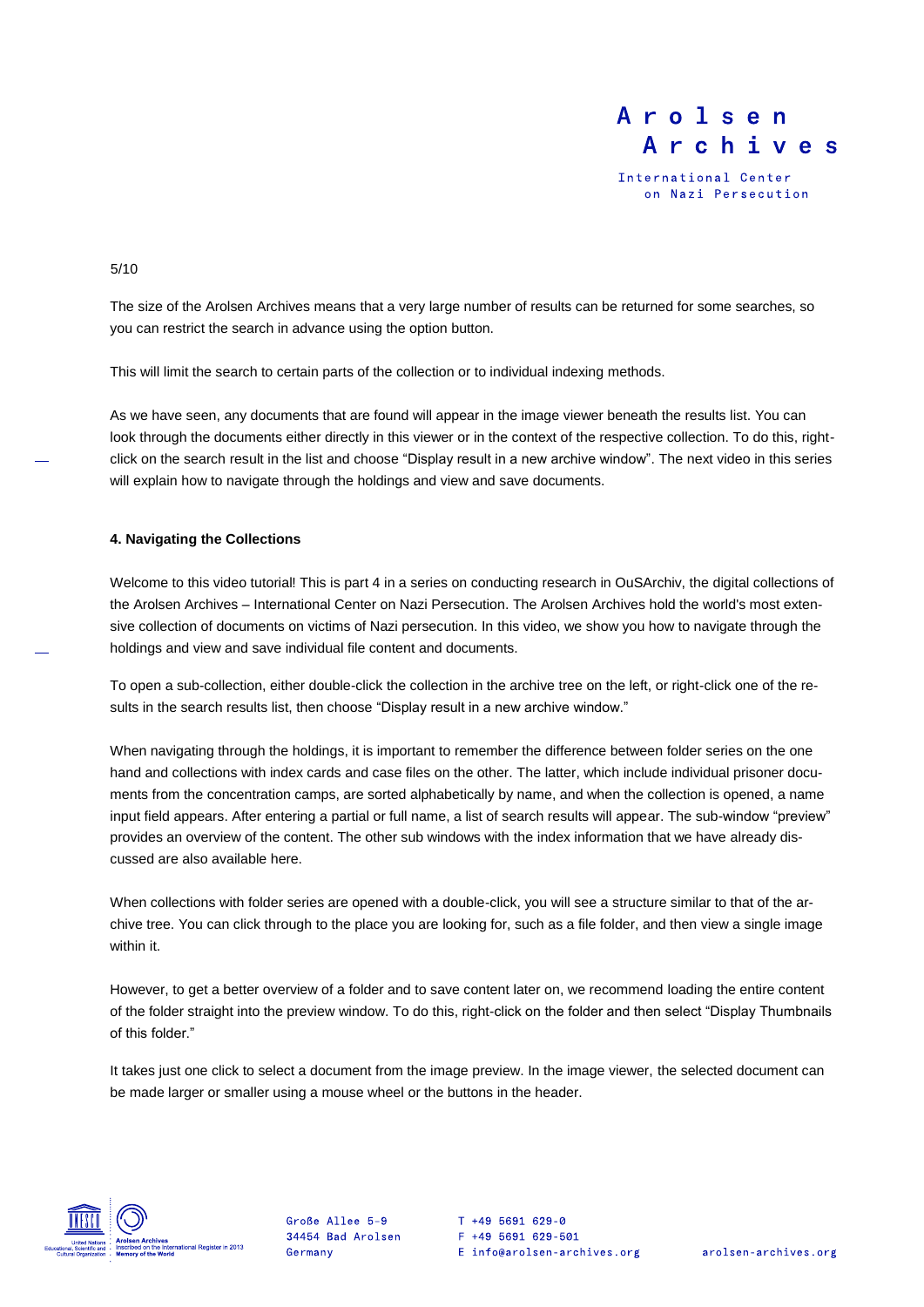International Center on Nazi Persecution

#### 6/10

The document can also be turned if necessary, and the back can be viewed. Additionally, the colors of the document can be inverted, which can greatly improve readibility.

You can save documents in OuSArchiv by clicking the printer button, which generates a PDF. To do this, first select the pages you want in the image preview.

You can either click one or multiple checkboxes under the documents in the preview window, or you can select all pages or a specific range of pages at the top of the window.

When the PDF is generated, you have the option of adding text if this is helpful. The text will appear in the footer of the PDF. You can however also leave the text field empty. Then you can save the PDF to your PC. If you visit the reading room of the Arolsen Archives, a personal folder will be set up for you on the PC, and you can copy the contents of this folder to a USB stick at the end of your visit.

The collection number and document ID are automatically generated in the footer of the PDF so that the document can be easily attributed later on and correctly cited in publications.

You now have the basic knowledge needed to explore the collections of the Arolsen Archives and search in OuSArchiv using keywords. The next video will build on this to explain how to search for people in the Central Name Index.

### **5. Searching for Individual Persons**

Welcome to this video tutorial! This is part 5 in a series on conducting research in OuSArchiv, the digital collections of the Arolsen Archives – International Center on Nazi Persecution. The Arolsen Archives hold the world's most extensive collection of documents on victims of Nazi persecution. In this video, we show you how to search for a person with the help of the Central Name Index.

The Central Name Index, referred to hereafter as the CNI, was established shortly after the end of the war when information from tracing inquiries was transferred to index cards. When the cards were filed, inquiry cards from missing persons and from the people seeking them would ideally collide in a *meeting of cards.* But often there was no such *meeting* because many missing persons had not submitted an inquiry or were no longer alive.

For this reason, information from documents was also soon transferred to cards which were filed in the index. The CNI thus became the key to the archive. It comprises over 50 million index cards with information on more than 17.5 million people. Due to the alphabetic-phonetic system, all information about a person is filed together in the index – regardless of how the person's name is spelled or where the documents are stored in the archive. The CNI was scanned back in 1998 and 1999.



Große Allee 5-9 34454 Bad Arolsen Germany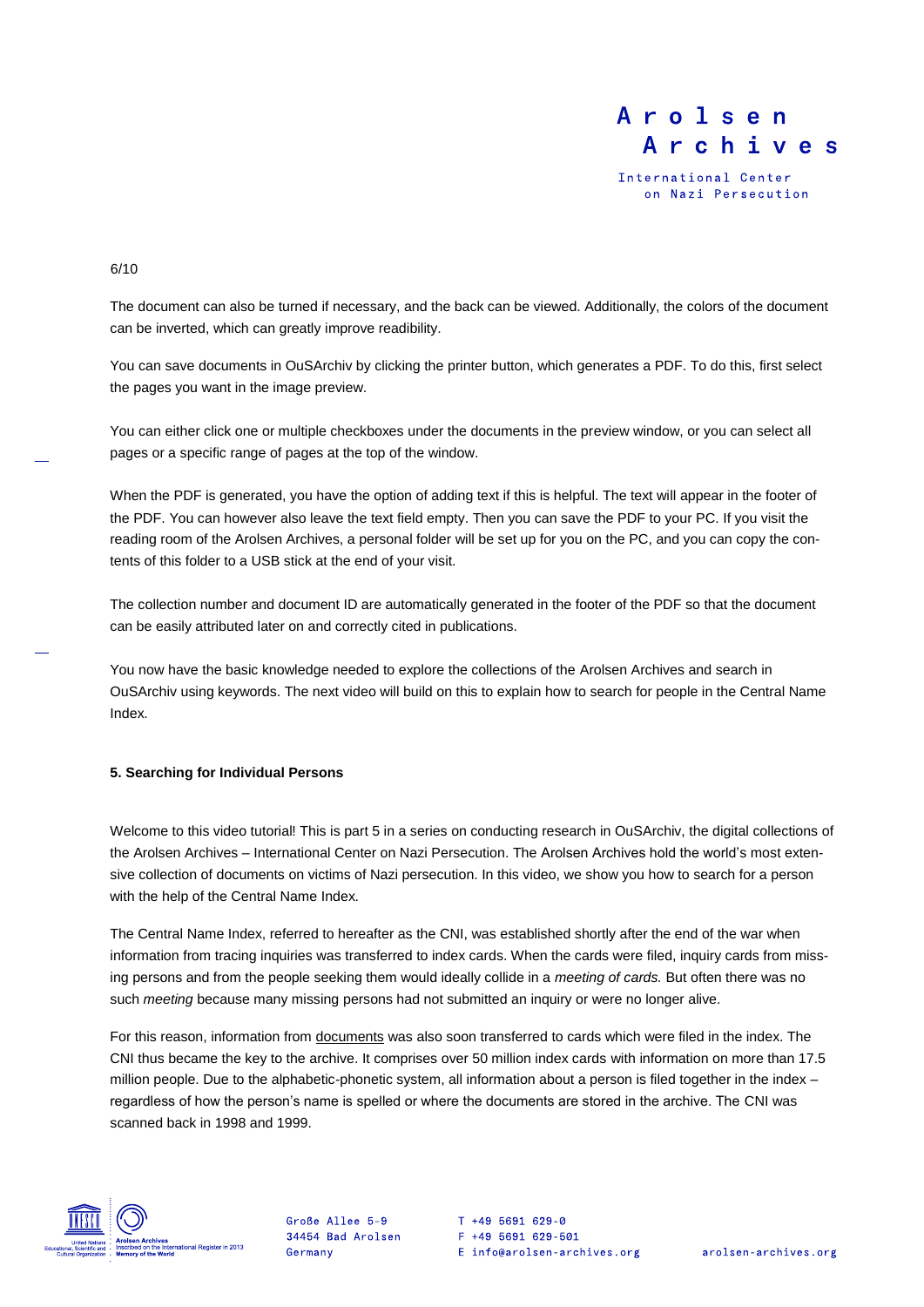International Center on Nazi Persecution

### 7/10

In OuSArchiv, we find the CNI under collection number 0.1 in the archive tree.

The search starts here by entering a person's first and last name. The birth date can be left blank. After hitting the start button, the system will ask which of the stored phonetic systems should be used. Usually you would select the entry with the addition "DB" for database. This is often the only option available. If there are several options, it is safest to check them all.

After hitting "start" we see two search result areas. In the upper section we have the so-called "Objects in sequence order" These are scans of the index cards as they were in the CNI in the late 90s. But because there were so many cards, not every card was indexed. Instead, single cards were indexed at certain intervals to serve as jump marks when conducting a search. We have to navigate manually in between jump marks using the keyboard.

The index cards are alphabetically-phonetically sorted by last name, then in ascending order by first name, and then in ascending order by birth date. Cards without a birth date are always filed at the start of a first-name.

In most cases, the index cards that can be viewed here are not the actual documents about a person, but rather references to where the documents are stored in the archive.

Another list of results appears in the bottom section. Collection number 0.1 includes references that were only created digitally after 1999. But this section also directly incorporates all documents – again in alphabetic-phonetic order – which contain personal details that have already been recorded in the archival database. Due to the ongoing indexing of the documents themselves, this section is growing all the time and makes many of the reference cards in the upper section superfluous. This is because here the documents can be found and saved directly without having to search through the reference cards.

Therefore, if you want to find all available documents about a person, we recommend that you always review and work your way through the lower section first.

For our example, Andor Abrahamovicz, we find the prisoner documents from Buchenwald that have been directly incorporated here. But we also find a purely digital reference to a search result in the Buchenwald holdings in the attributes.

Once this information has been established, you can switch to the upper section of the CNI reference cards and click or browse until you reach the right place. In the case of documents without a birth date, a prisoner number may help identify the individual.

This card also points to a document in the Buchenwald holdings. It must be manually retrieved from the digital archive using the signature, folder and page.



Große Allee 5-9 34454 Bad Arolsen Germany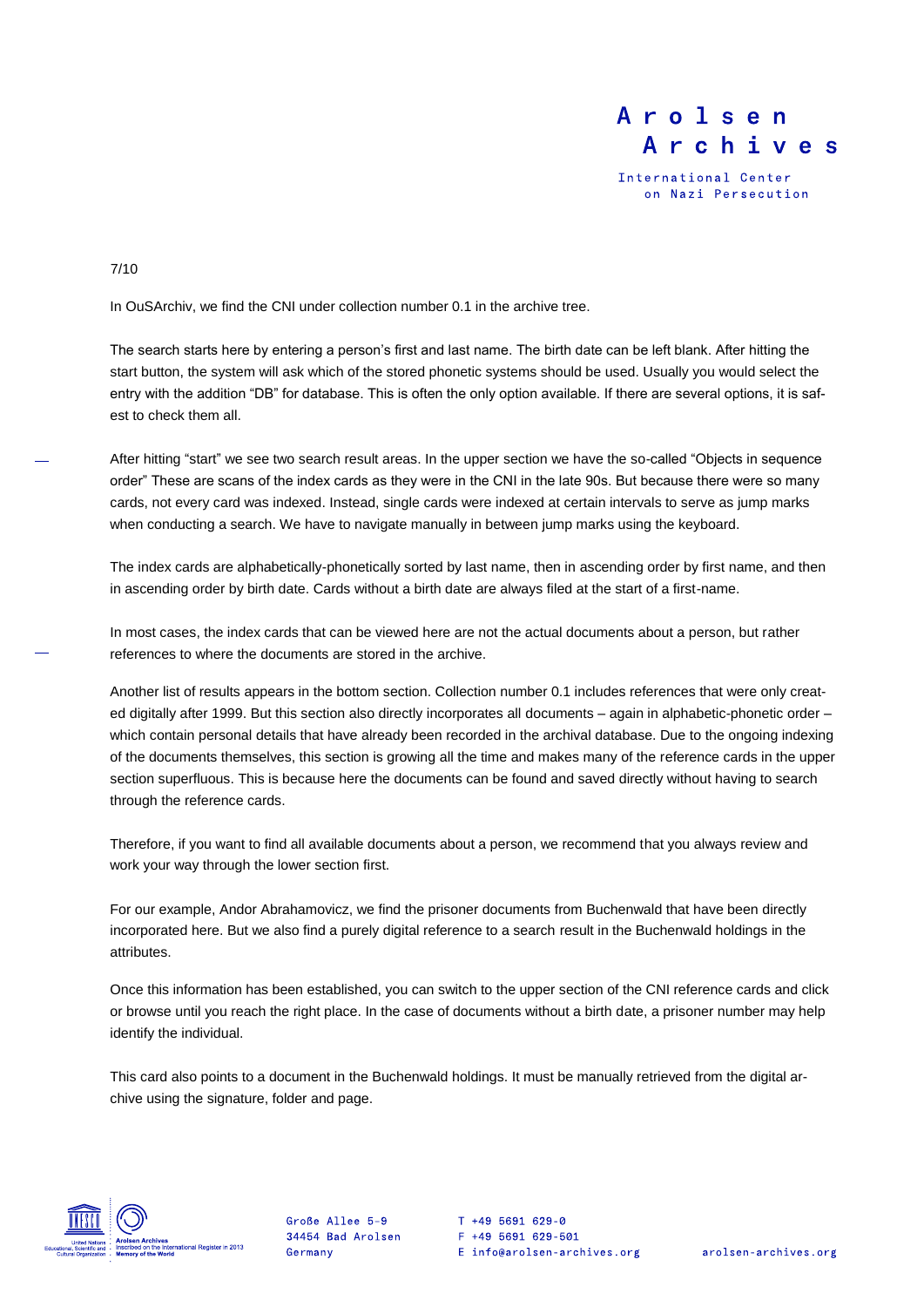International Center on Nazi Persecution

### 8/10

The next reference card points to the individual prisoner documents on Andor Abrahamovicz that are already directly incorporated in the lower section of the CNI. Thanks to the indexing that has already taken place, this card is superfluous and can be ignored.

Other reference cards point to other search results in the very extensive collection of Buchenwald documents, which also holds material on the satellite camps. The last reference points to a document showing that Andor Abrahamovicz was transported from Buchenwald to Bergen-Belsen in January 1945. There are no further indications of his fate.

There is a special feature in the CNI for the around 3 million people for whom a tracing/documentation file, or T/D file for short, exists in the archive – identifiable here by the sub-collection number 6.3.3.2. When the ITS first received an inquiry about a person, a T/D file was created to hold all subsequent correspondence about this person. All reference cards relating to the person were also taken from the CNI and placed in this file. All that was left behind in the CNI was an inquiry card which referred to the number of the T/D file.

Later on, when the T/D files were scanned, the reference cards originally located in the CNI and pointing to documents about the person were incorporated into a dataset in the lower section as a reference. This dataset is identified by the sub-collection number 0.1. The reference cards are located under the "Archival References" tab.

The most difficult part of working with the CNI is using the information on the reference cards to find documents that have not yet been indexed. This is tricky not only because there are dozens of different types of reference cards that were used in different periods, but also because the reference system of the ITS changed many times, and old information about a document's location often no longer corresponds to the current structure of the archive.

There is a guide in OuSArchiv that will help you decode the different cards based on what they look like and then find the respective collections and documents within them. But despite this aid, searching for individuals using the CNI is complicated – after all, the index was an internal tool that evolved over decades at the ITS.

Therefore, do not hesitate to ask for help from the experienced staff members in the reading room of the Arolsen Archives or the copyholders. The same applies if you are missing some personal details. Besides using the CNI, there are other ways of searching that the reading room staff will be happy to explain to you.



Große Allee 5-9 34454 Bad Arolsen Germany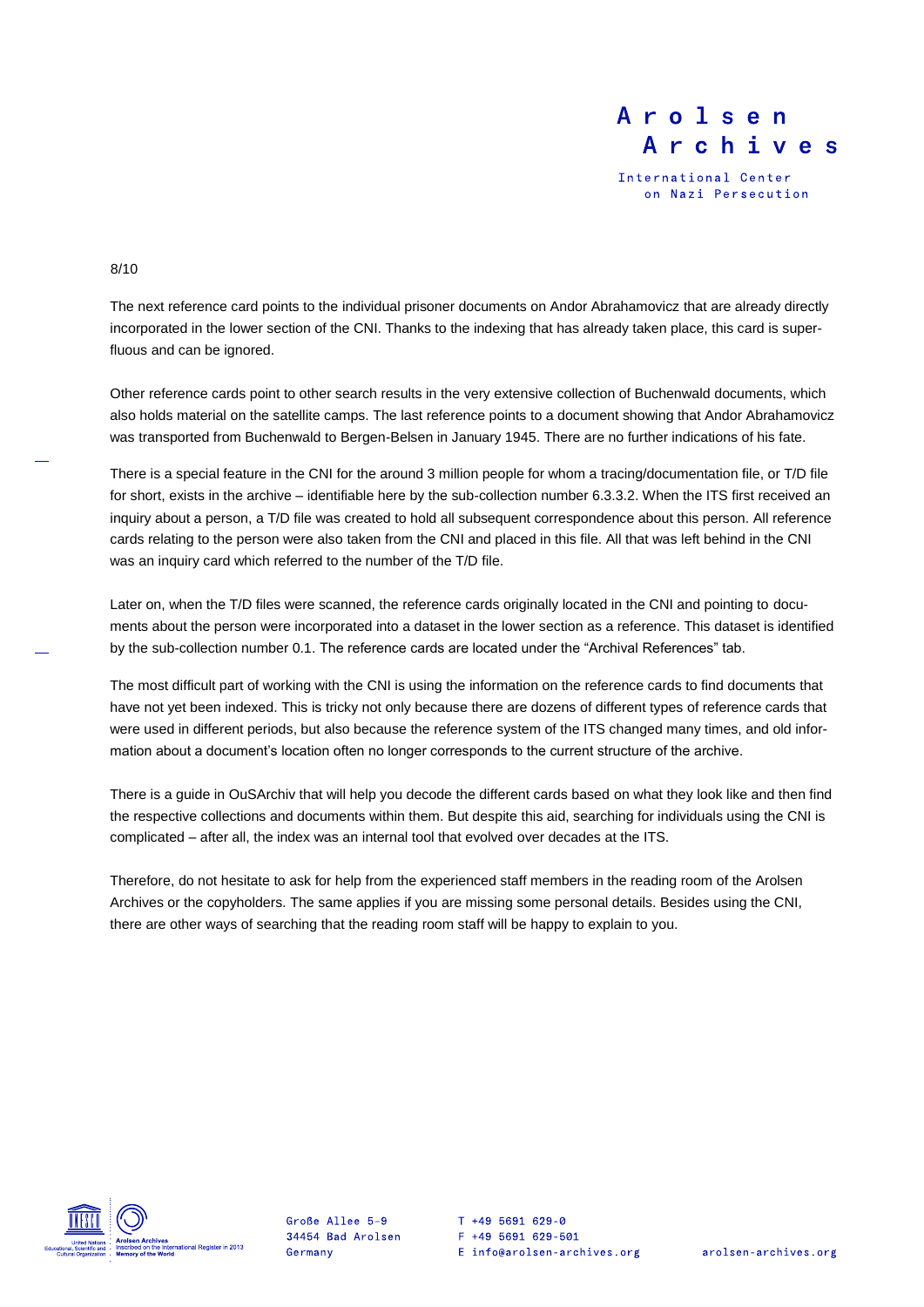International Center on Nazi Persecution

#### 9/10

### **6. Jewish Victims and Survivors**

Welcome to this video tutorial! This is part 6 and the final video in a series on conducting research in OuSArchiv, the digital collections of the Arolsen Archives – International Center on Nazi Persecution. The Arolsen Archives hold the world's most extensive collection of documents on victims of Nazi persecution. In this video, we show you how to search for material on Jewish victims and survivors across the entire archive.

As the previous videos have explained, the collections of the Arolsen Archives are organized thematically into various main groups. Additionally, not all documents have been cataloged to the same extent. If you are not looking for material about a specific person or someone with a specific name using the Central Name Index, you can find material on Jewish victims and survivors throughout the archive using other methods.

The first method leads from the archive tree to the holdings that almost exclusively contain material on Jewish individuals. Not all of these holdings have been cataloged yet, so using the search mask will not necessarily return complete results.

Some of the most important holdings can be found in group 1.2.1, which contains various sources relating to deportations.

Another example are the holdings in group 1.2.4, namely, the card file of the "Reich Association of Jews in Germany" and a large collection of index cards from the Jewish Council in Amsterdam.

The material in group 1.2.5.1 was only compiled after the war and comprises lists of Jewish residents of German cities and communities in the 1930s and 1940s which, based on resident registration documents, were produced by these communities at the request of the ITS in the 1950s.

Group 1.2.7.1 mainly consists of copies of documents from senior "Reich" officials and other persecution authorities from other archives.

Group 1.1. Camps and Ghettos holds various sub-collections of documents on places of imprisonment that exclusively or almost exclusively held Jewish inmates, from where they were deported or where they were murdered.

Material exclusively on Jewish survivors can also be found in some of the holdings on Displaced Persons after the end of the war, such as in group 3.1.3.1 – the emigration card file of the AJDC office in Paris, or the extensive collection of medical files from the Föhrenwald Jewish DP camp in group 3.1.2.12.

Another method involves using the basic search by entering partial strings such as "Jüd\*". This will search all catalogued information in all collections, so the search result lists will be large: over 520,000 results in attributes, more than 27,000 results directly in the document texts, and over 2,600 results in the archival descriptions.



Große Allee 5-9 34454 Bad Arolsen Germany